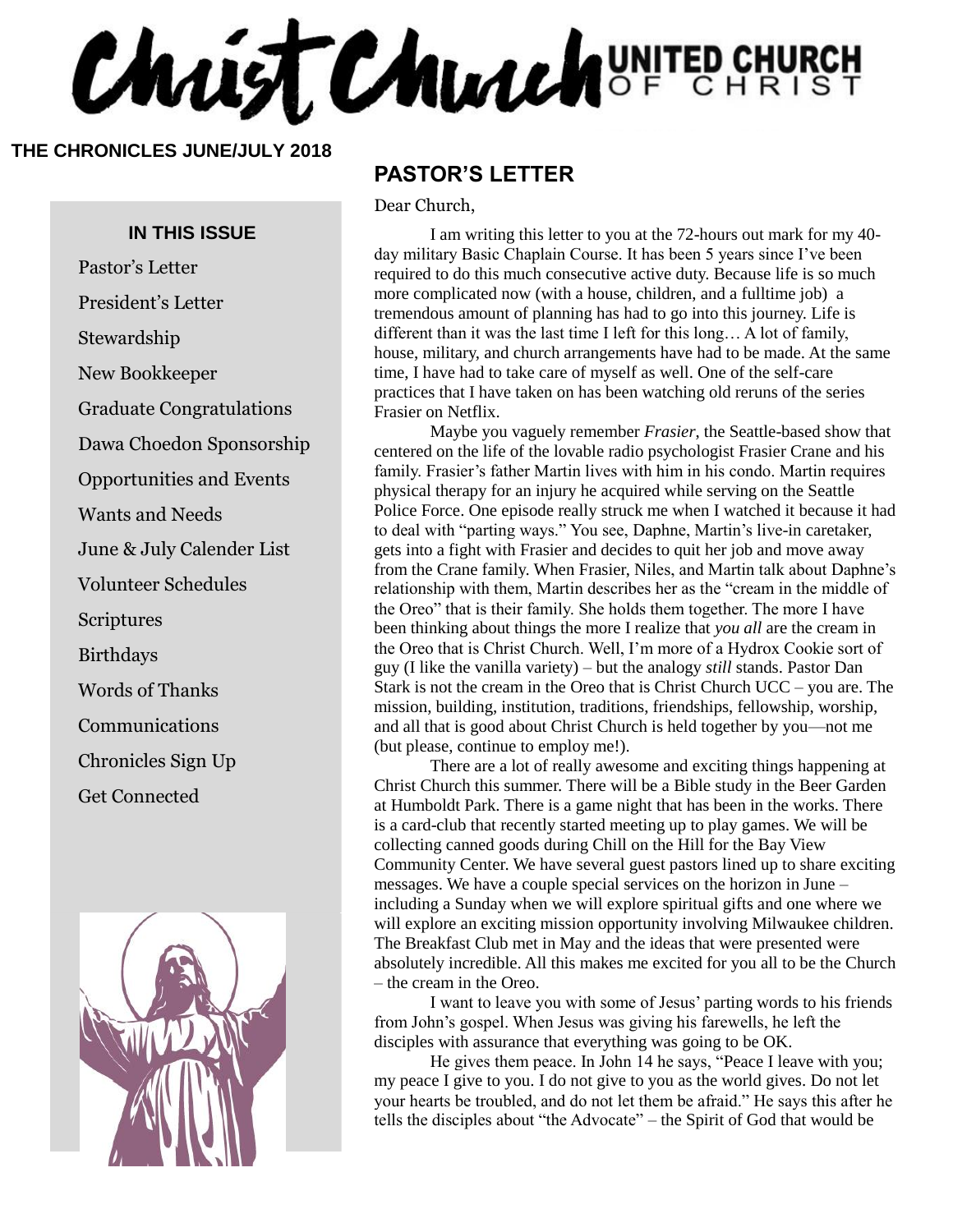with them always, even long after he was gone. Friends, I am confident that through all of this, God will be present and God's hand will guide us through to the other side. I'll be gone for 40 days and I miss you and Wisconsin already. However, I know that you, the cream in the Christ Church cookie, will embody the spirit of the Advocate that guides, looks after, and grows the Church. My prayer for you is that God blesses you and guides you in my absence. May you experience the peace of God that Christ shared with his friends. May you discern, grow, and be the Church that God calls you to be. See you in July.

With joy,

Chaplain Dan Stark, Captain, USAF.

#### **PRESIDENT'S LETTER**

Dear Members and Friends of Christ Church

The last few months has been a journey of discovery through many aspects of life. I have walked along side people through the realization of lifelong dreams. There have been opportunities to bring together organizations for the common good. Recently I joined with other UCC members from around the United States in discussions about spiritual development, what it is, what it looks like and how we can improve the ways we help people to become the people God has called them to be.

At the same time, I have been learning about the complexities of plant growing. There is a lot to know and plenty to do. I discovered that there is a process of starting with good soil, certainly maintaining the right environment, and of course, protecting the young plants from predators once the plants start to grow. All of this is for the possibility of some additional color and beauty in the future.

Perhaps the journey seems so disjointed. Actually the process of living through these divergent life experiences all follow the same path. In following God's call to make the world a better place, sometimes we need to step in and be the change. Sometimes we need to walk along side someone else and support them in making the change. Other times we need to create a good environment that will increase the chance of success for the person who will come after us to make change in the future.

As people of God, our lives follow a repetitive and always renewing pattern. Our calling is to create a friendly environment that enables us to engage with others who do not yet know the love and grace of God as we do; Then to place them in a soil that we have carefully prepared for their arrival and then to feed and nurture them in a caring home, as they grow in faith. Finally, we provide and guide them to opportunities to live out the calling that God has extended to them.

Planting, feeding, caring for others is the call that God extends to us at Christ Church. It is no coincidence that it is the same pattern of intentional planting, that will allow us a brighter, more colorful and exciting future as Christ Church.

In as much as we are now in the planting season in Milwaukee, so to we are entering into an extraordinary season of planting at Christ Church. This change of seasons will require from us a special effort of intentional and purposeful change. I believe that with our firm conviction to the covenant of working together and the excitement and the anticipation of a brighter and more fruitful future, we are well placed to meet the challenges that face us as God's people in motion.

Many recent members have begun to engage in the process of "being the church", bringing new perspective and energy to defining who we are as Christ Church. At the same time, members who have been part of the church for a long time have found new ways to "till the soil". Perhaps you have not recently found a place in Christ Church to be an active and intentional part of our church family and the lifestyle to which God has called you. Participation in the programs and events is the surest way to find the place which God has held open for you here.

God's blessings and traveling mercies on your journey.

Paul Mayeshiba President - Church Council

#### **KEEPING IN TOUCH WITH PASTOR DAN**

To keep in touch with Pastor Dan while he is gone for Military duty you may email or mail: Air Force Chaplain Corps College, ATTN: Captain Daniel Stark[, 550 East Maxwell Blvd. #3000,](https://maps.google.com/?q=550+East+Maxwell+Blvd.+%233000&entry=gmail&source=g) BCC 18B, Maxwell AFB, AL 36112- 6026 or [dan\\_stark@att.net](mailto:dan_stark@att.net)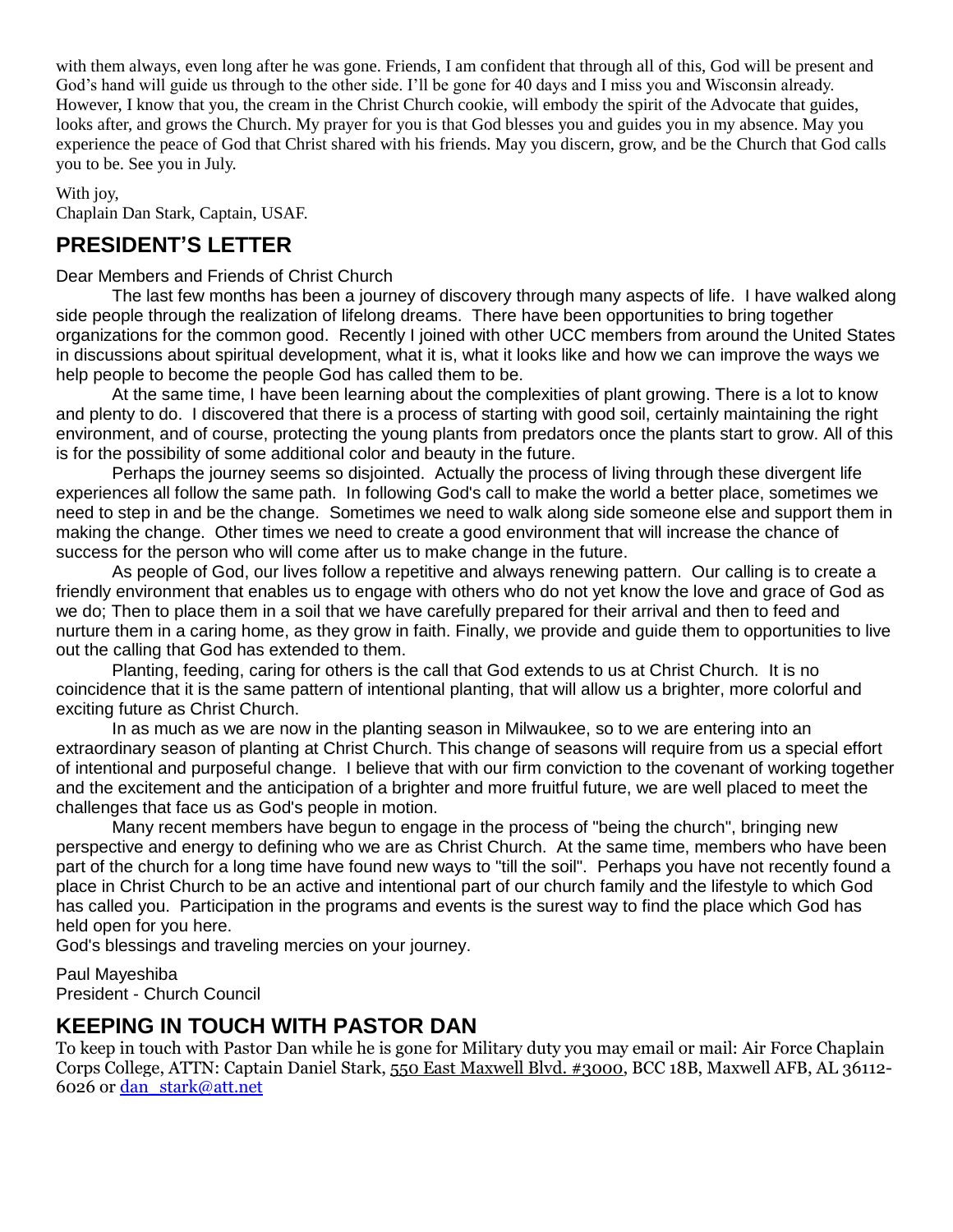## **PASTORAL COVERAGE IN PASTOR DAN'S ABSENCE**

In Pastor Dan's absence, please contact Debbie Behling (Office Administrator) in the church office via phone or email for Pastoral care needs. Emails and phone messages will be monitored regularly daily & nightly. Pastor Dan has established a schedule of available clergy for any Pastoral needs while he is gone. Debbie will be the filter for those communications. Pastor Dan's schedule will allow him to check his emails most evenings. Know that he may not be able to respond in a timely fashion.

# **STEWARDSHIP: HOW IS CHRIST CHURCH DOING FINANCIALLY?**

Our 2018 annual church budget is \$205,350, or \$17,030 per month, or \$3,930.00 per week.

| Month    | <b>Budget</b> | Running<br><b>Budget</b><br>Total | Monthly<br>Receipts | Monthly<br>Balance/<br>(Shortage) | Running<br>Balance/<br>(Shortage) |
|----------|---------------|-----------------------------------|---------------------|-----------------------------------|-----------------------------------|
| January  | \$17,030.00   |                                   | \$17,843.90         | \$813.90                          | \$813.90                          |
| February | \$17,030.00   | \$34,060.00                       | \$10,497.07         | $(\$6,532.93)$                    | $(\$5,719.03)$                    |
| March    | \$17,030.00   | \$51,090.00                       | \$15,800.00         | $(*1,230.00)$                     | $(\$6,949.03)$                    |
| April    | \$17,030.00   | \$68,120.00                       | \$20,049.17         | \$3,019.17                        | $(\$3,929.86)$                    |

#### *"AT A GLANCE"*

For a quick update each month check out the large thermometer in the Niefer Chapel showing our budget and the funds received each month. As of the end of April we were approximately 6% short of our budget, or about \$3,930. *Quite an improvement from March!*

*Thank you to all for your faithful and generous giving.* Keep up the great work!! Your gifts are the reason Christ Church is able to continue our mission in the Bay View area and beyond.

**IDEA**: Did you know you can **purchase a leaf for the Living Tree** at the Lenox Street entrance and the proceeds go to General Fund? The leaf could be a family leaf or a leaf in memory or honor of your loved one. **The cost is \$125.00.** If interested place the funds in a separate envelope in the offering plate with your request.

Joan Gaeth, Stewardship Committee

## **MEET KYLE CASON, OUR NEW BOOKKEEPER**

Hello Christ Church,

I am Kyle Cason, your church bookkeeper. I am married with three children. My wife's name is Julie and our children are Dylan (18), Abby (11), and Carter (6). I grew up in Wauwatosa and have lived in the Milwaukee area all my life with the exception of the four years I spent in Illinois for college.

I have a bachelor's degree in Economics from Knox College and have been working for One America Retirement Services (formerly M&I retirement services and BMO retirement services) for the last thirteen years.

In my spare time I help coach Carter's baseball team and I run a local Thursday night dart ball league.

Respectfully, Kyle

## **CONGRATULATIONS GRADUATES**



~Brad Berger, son in law of Noelle and Jon Simons, has graduated from MATC with a Bachelor's degree in Nursing. He is working as an RN at Aurora South in Cudahy.

**~**Taylor Gilgenbach, daughter of Jason & Jenny and granddaughter of Laurel Dayton will graduate from South Milwaukee H.S. In the fall she plans to study Nursing in the at UW Stevens Point.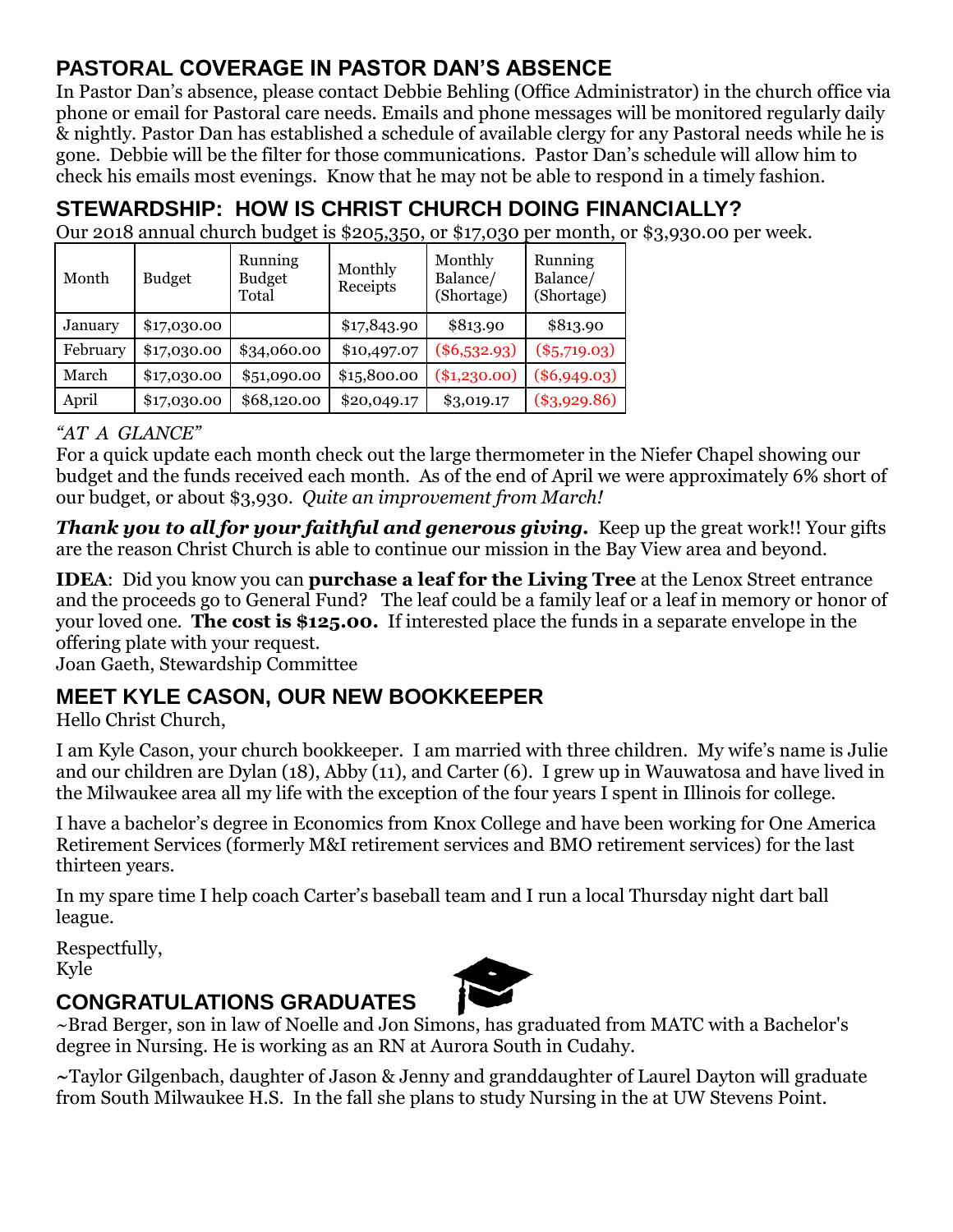**~**Blair Goedel, son of Jean & Shawn and grandson of Joan Amich will be graduating from Oak Creek H.S. He will be going on to UW-Milwaukee where he will study International Transportation.

~Zachary Luebstorf, grandson of Noelle & Jon is graduating from Waukesha Engineering Preparatory Academy. He will be attending the University of New Orleans majoring in Naval Architecture and Marine Engineering.

~Michael Miksic, son of Tom & Sandy Miksic, is graduating from Greendale High School on June 10th. He will be attending UW-Madison in the fall.

**~**Larry Savage Jr., son of Larry & Judy graduated from Law School in Massachusetts on May 20th & will go on to Los Angeles to pursue his masters in Entertainment & Media Law at Southern.

~Abby Simons, granddaughter of Noelle and Jon, has graduated from Wisconsin Lutheran College with a Bachelor's degree in nursing. She will be working at Froedert Hospital as an RN.

~ Harrison Tremarello, son of Rich and Jade will graduated with honors from Reagan I. B. High School May 24th. He has received all A's in every subject since middle school and has been accepted to the Medill School of Journalism at Northwestern University under full scholarship where he will major in Broadcast Journalism. He may minor or double major in History or Political Science. His other activities will be playing his cello, electric guitar, harmonica and maintaining his ever growing vinyl record collection.

**~**Andrew Vail, son of Dan & Michelle and grandson of Joan Amich is graduating from Fernwood and will go on to Reagan H.S. in the fall.

## **NEW OPPORTUNITY: SHARING IN OUR SPONSORSHIP OF DAWA CHOEDON**

Did you know that the United Church of Christ has partnered with the Christian Church (Disciples of Christ) to form a relief organization called "Global Ministries"?

Did you know that "Global Ministries" has a program for sponsoring elders and youth?

Did you also know that Christ Church Council has voted to sponsor a child through "Global Ministries"? Yes, we are all very excited about our sponsored child, Dawa Choedon.

Dawa is 12 years old and lives in Lhaze Zong in Tibet. Both her father and mother are farmers. She has 2 sisters. Since Dawa's parents are poor they have sent all 3 siblings to the Upper Tibetan Children's Village (TCV) for an education. **The cost of sponsoring Dawa is \$45/month, or \$11.25/week.** We hope to be able to sponsor her for a year with proceeds from our donut hour offering. We are encouraged to write to Dawa so she will know who is sponsoring her and that she may be able to write back to her "family" in the United States. The address to write to her is:

Dawa Choedon Tenzin Zeden, Children's Secretary Tibetan Children's Village Dharamsala Cantt 176216 Distt. Kangra H.P. India

This is a special mission that was initiated to bring special meaning to our social gathering on Sunday mornings. Please give as you are moved to support this mission effort. This particular children's mission was chosen because it is connected with the United Church of Christ. If our Donut Hour ministry is successful perhaps we can support another child/organization next year through our funds. If you have any thoughts regarding this mission step taken through the donut hour please voice them to any member of the church council or to Dean Kothrade.

May we all share our God given blessings with Dawa.

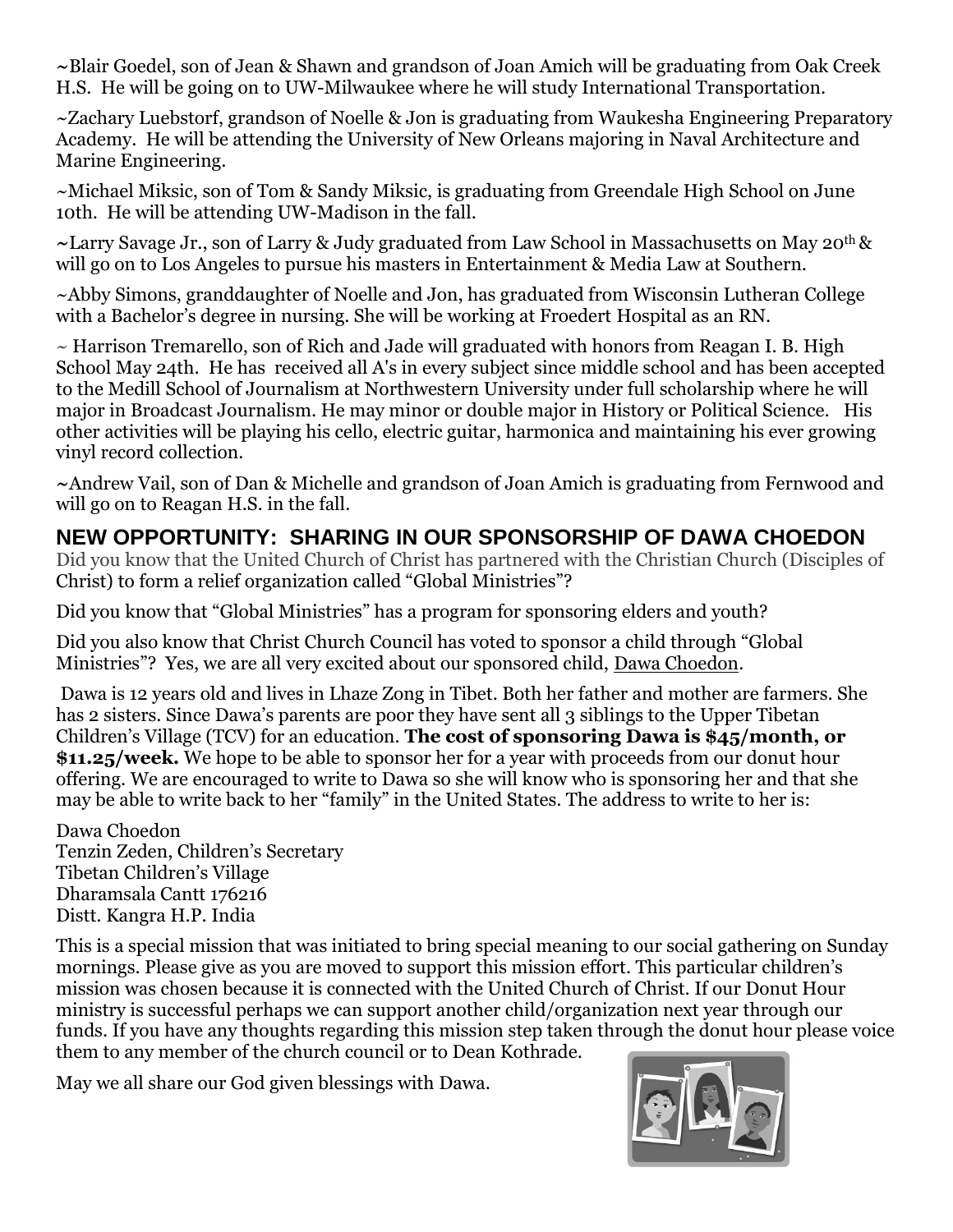#### **EVENT: ICE CREAM SOCIAL JUNE 7TH 5:00pm-7:00pm Come for Dessert!! Bid on the Silent Auction!! (Still taking donations) Menu**:

\*Sundaes (\$3.00) \*Root Beer Floats (\$1.00) \*Soda .50 \*Bottles Water \$1.00 \*Cookies

Silent Auction (must be present to win or have a representative): Bidding begins Sunday June 3rd and concludes at 6:45pm at the Ice Cream Social.

Proceeds benefit the Christ Church General Fund.

Please join us for Dessert, Door Prizes & Fellowship! ~*Doris Mayeshiba and Debbie Behling~*

# **NEW OPPORTUNITY: ASLC (Arts, Science & Literacy Camp) SUNDAY JUNE 10TH**

*Be sure to attend church on Sunday June 10th for ASLC Mission Sunday where you can hear Award Winning Master and Lead Teacher Jane Morden introduce Christ Church to this important and inspiring educational program and mission for poverty ridden children in the city of Milwaukee.* Ways to support:

\*Like the aslcforkids facebook page and copy posts to your own.

\*Donate and/or purchase bakery for the Bake Sale on Sunday June 10th.

\*Support our goal financially of sending 15 kids to camp: \$2625.00.00 (Watch our tracking board)

\*Save your change all summer and drop it in the can Rally Sunday September 9th.

Thanks! *Jim Wick, Debbie Behling & the Social Concerns Committee*

## **EVENT/OPPORTUNITY: DONATE BAKERY FOR ASLC JUNE 10TH BAKE SALE**

We are looking for donations of your delicious homemade cookies, bars, pies, breads, pastries and/or treats to sell at the Bake sale. Donations can be dropped off Friday June 8th until noon or Sunday June 10th prior to church in the basement kitchen labeled "bake sale". Please let the church office, Debbie Hansen, Mary Ann Mowery, Sandy Miksic or Sara Rogers know if you are planning on donating items. Thank you for your support of our new Christ Church mission of helping children!

## **TAKE ME OUT TO THE BALLGAME-FFF ACTIVITY**

Join us, Friday June 22nd 7:10p.m. for a wonderful evening watching the Milwaukee Brewers play the St. Louis Cardinals. It is not only Free T-shirt night to the first 20,000 fans BUT, our very own Joe Menard will be the organist for the night. How great is that? Tickets are only \$13.00 and the seats are very easy to get to, NOT MANY STEPS. Terrace Box so up escalators and only 2-3 steps down to seats. We will meet at the seats so you can carpool and tailgate if you want. We can get a discounted price for parking if you let me know far enough in advance. Contact Judy or Larry Savage for tickets. We have already purchased 30 tickets but if we need more we can them. Come cheer on the Brewers, (or Cardinals) for a wonderful night of fun festivities and fellowship.

# **NEW OPPORTUNITY: SPIRITUAL GIFTS DISCOVERY SUNDAY JUNE 24TH**

During worship on Sunday, June 24th Christ Church will engage in a series of activities that are directed towards identifying each member's spiritual gifts and talents. God has gifted each of us with a special expression of the Holy Spirit to support the vision and mission of the church. Identifying and knowing what our gifts are should help each of us to be guided where God call us to serve within the church.

**1 Peter 4:10 (ESV)** As each has received a gift, use it to serve one another, as good stewards of God's varied grace.

**Helper Training**- Monday, June 18TH 7-8 PM for Spiritual Gifts Discovery Sunday. *The Stewardship Committee*

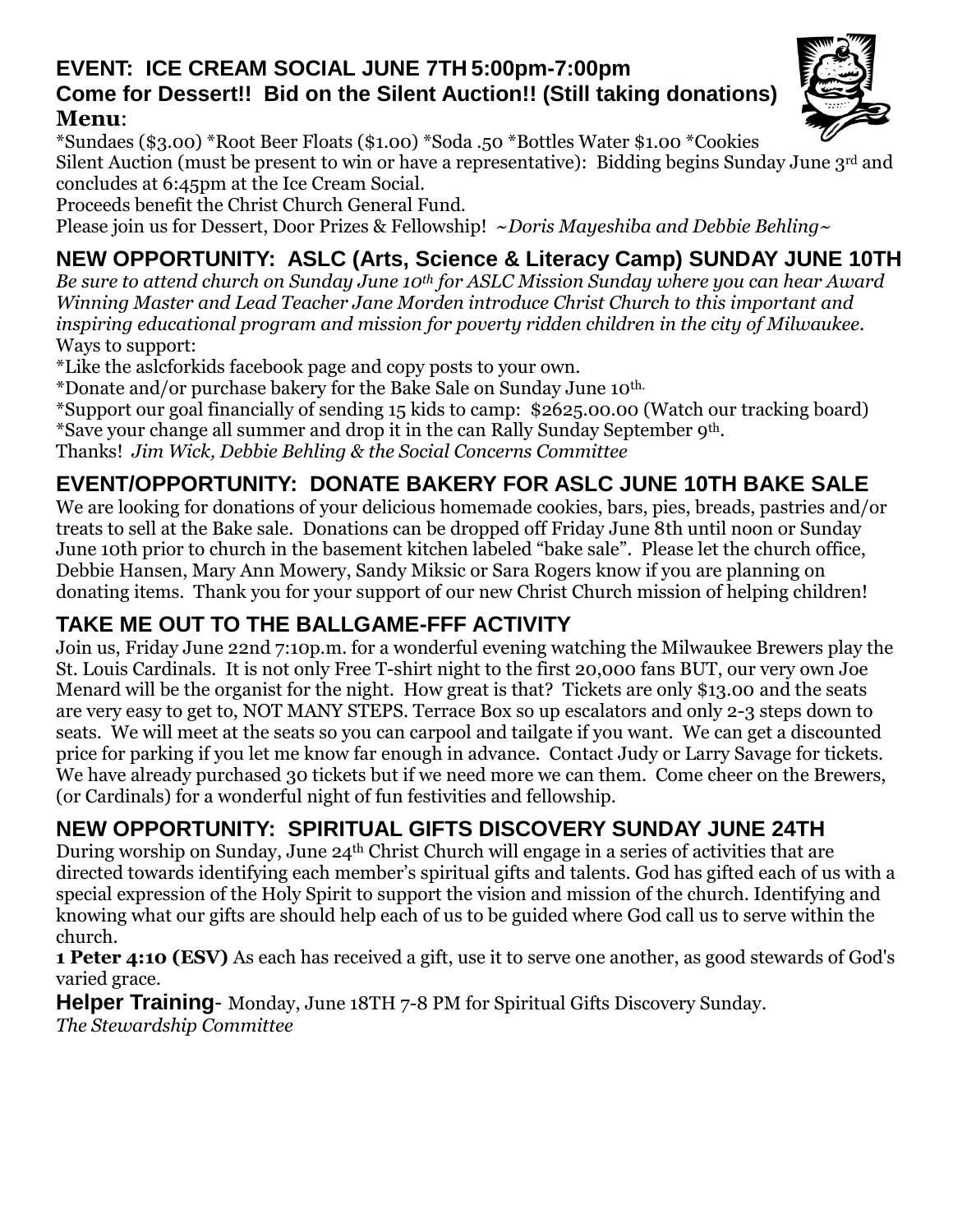## **DI: SOS (Sharing our suppers) FRIDAYS IN JUNE**

Thanks to your generous hearts we have filled all of the Friday's in June with hosts for DI at Christ Church. The schedule of hosts is:

June 1-Dave & Nancy Wareham

June 8-Joe Rogge & Madeline Norton, Danette & Renolle Volz

June 15-The Boyle Family

June 22-The Miksic Family

June 29-Jim & Randene Wick

Please contact Debbie Behling in the church office 414-481-3530[/christ-church@att.net](mailto:christ-church@att.net) or any of the hosts listed above if you would like to assist or contribute to any of the meals. Thank You!

## **CARD CLUB**

Saturday June 9th 10:00am in the fellowship hall. If interested please contact Joyce Jakimczyk (Deb Hansen's mom) at 414-481-5051.





# **OPPORTUNITY: BREAKFAST CLUB**

Please join me for a breakfast on Tuesday June 26th at 8:30 in Fellowship Hall. All are welcome. Bring your appetite and ideas to support the Church and community. Please sign up on sheet in fellowship hall or contact me, Dan Crass at [dcrass@wi.rr.com](mailto:dcrass@wi.rr.com) or 414 235 0906. Donation basket to cover cost. Hope to see you there.

## **OPPORTUNITY: FERMENTING THE FAITH-THE BIBLE AND A BREW**

\*Place: Humboldt Park Beer Garden

\*Dates: 4th Wednesday of the month: June 27, July 25, August 22

\*Time: 6:30-8:00 PM.

**Purpose:** A Light-Hearted Bible Study group gathered in the social atmosphere of the Humboldt Park Beer Garden. The Fermenting Faith Program offers faith formation opportunities to all adults who are 21 years old and older. At each Fermenting Faith session participants come together to learn about and discuss some aspect of faith in a relaxed and hospitable atmosphere. To help foster a sense of Christian hospitality liquid refreshments and hors d'oeuvres are available for purchase at the session site.

**Topics**: May include current event, lectionary discussion, scripture, social issues, theological doctrine.

**What if I Don't Drink Alcohol?** To some the name Fermenting the Faith, Bible & a Brew suggest that this program promotes the use of alcohol. To others it suggests a relaxed, social environment where adults gather. Although the beer garden offers beer and wine, alternatives such as soda and water are available for those who do not wish to drink. There is no pressure to drink at any of the sessions.

**Notice:** This approach to intentional faith development is not intended to appeal to everyone. Similarly, our traditional Adult Christian Ed sessions do not capture everyone's interest within our congregation. To those who choose to participate in Fermenting the Faith, we hope that a casual, social atmosphere will encourage lively discussions on some of the critical faith issues we face in our daily lives and world around us. Recall that Christ's first miracle was changing water to wine in the midst of a wedding celebration. Let us likewise gather as followers of Christ in a joyous celebration of our faith.

## **OPPORTUNITY: LAY ACADEMY – YEAR 1 STARTS SEPTEMBER 2018**

Lay Academy is a ministry of the UCC Wisconsin Conference that engages lay people in spiritual growth and development through theological education. Faith Foundations, the first of a two-year program, is set to begin in Sept 2018. Interested in knowing more, contact Jill Unglaub, Jim Wick or contact Rev. Tisha Brow at the UCC Wisconsin Conference office, [Email Tisha Brown](mailto:tbrown@wcucc.org)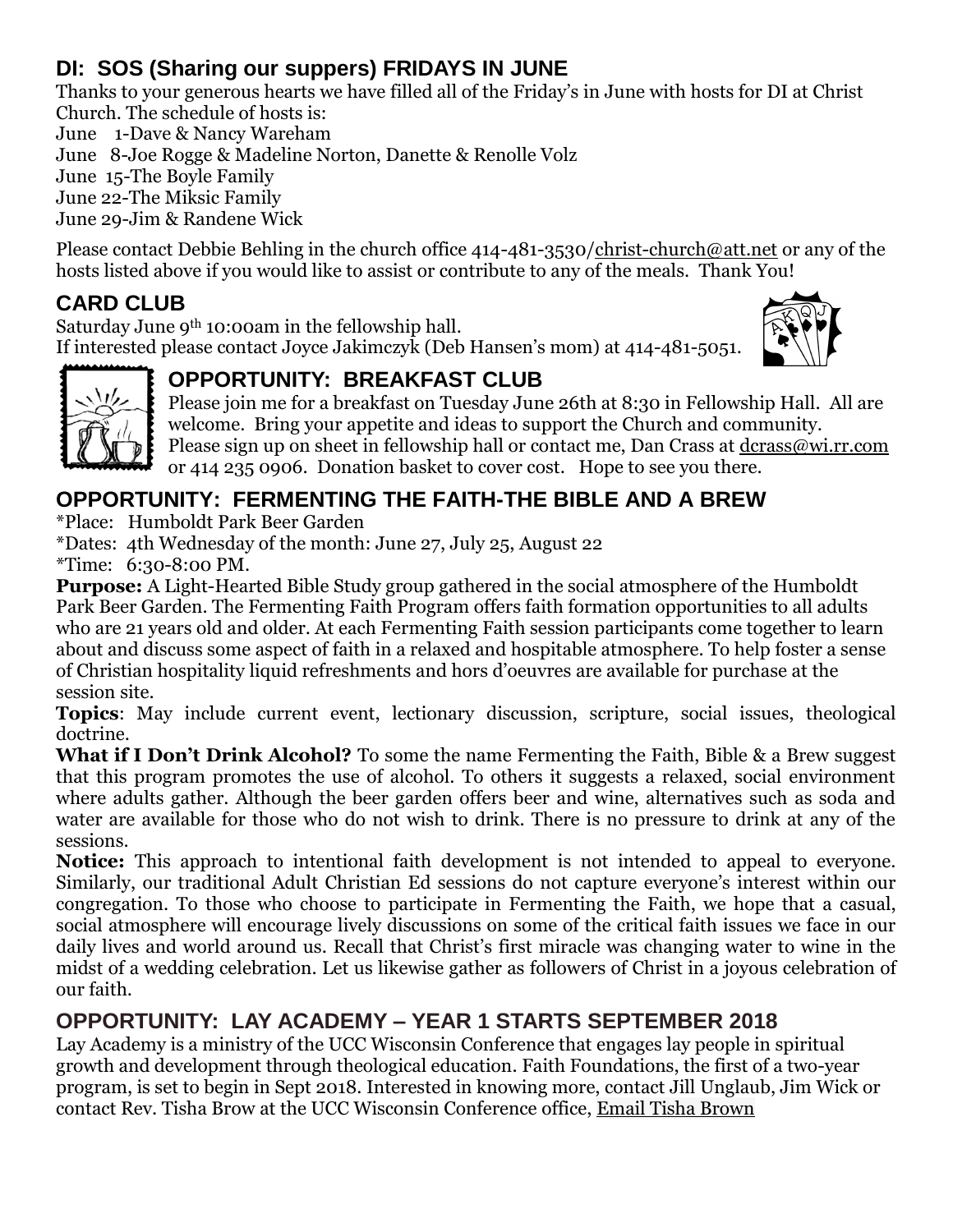## **OPPORTUNITY: SCHOOL SUPPLY DRIVE FOR MPS SCHOOL "PARKSIDE"**

The Social Concerns Committee is once again hosting a school supply drive for our neighboring school, Parkside located across from Humboldt Park on Howell Ave.

\*Dates: Sunday July 8th-Sunday August 19th

\*Items Needed: Crayons, Washable Markers, Glue, Glue Sticks, and Backpacks

\*Where to put donations: Chapel in the container(s) labeled "School Supply Drive"

*\*Monetary donations are appreciated and accepted also and can be dropped in the collection plate, put in the black mailbox outside of the church office or mailed to the church marked "School supply drive".*

Thank you. The Social Concerns Committee: Sara Rogers (Council Liaison), Debbie Behling (Chair), Debbie Hansen, Sandy Miksic and Mary Ann Mowery

# **OPPORTUNITY: ALL CHRIST CHURCH BOOK CLUB**

We would like to invite all members of the congregation and any family or friends to our upcoming book club meetings. Our April meeting was enjoyable, with lots of thought provoking discussion. We plan to meet on August 26th after church and will be discussing "Hidden figures" by Margot Lee Shetterly. On November 25th we will discuss "Christmas Jars" by Jason F. Wright. Books can be obtained at the library, Half Price Books and online at Amazon or EBay. If you have any questions contact Carol Borchardt, Carol Dohoney, Debbie Hansen or Mary Ann Mowery.

#### **OPPORTUNITY: EARN POINTS THAT TURN INTO \$\$\$ FOR CHRIST CHURCH AT GFS (GORDON FOOD SERVICE)**

Christ Church now has an account with GFS. GFS is similar to Restaurant Depot where they sell bulk foods and food related supplies and offer points when you make a purchase. Here's how you can help: \*Shop at any of these these locations: 6919 S  $27<sup>th</sup>$  St., Franklin, 2064 Miller Park Way, Milwaukee, 1025 S. Green Bay Road, Racine

\*When checking out ask that the points from your purchase go to Christ Churches account. (The cashier will look up our account and credit Christ Church with the points)

\*If you're making a purchase for a Christ Church event contact Debbie in the church office for our member card and any cash on the account can be used towards your purchase.

#### **NEED: BAY VIEW COMMUNITY CENTER COLLECTION (1st Sunday of the month) SUNDAY'S JUNE 3rd & JULY 1st**

Canned proteins such as: • Canned Soups (both cream and broth) • Peanut Butter • Jelly • Canned Vegetables • Canned Fruits & Juices • Cereal • Mac and Cheese • Canned Tuna

## **NEED: DIVINE INTERVENTION & LARRY UNDER THE BRIDGE**

Most urgent needs are: Paper Towel, Toilet Paper, Kleenex and Laundry pods

## **SCHEDULE FOR UPCOMING MEETINGS & EVENTS**

- **June 1-30: Church Office Hours Tuesday-Friday 8:00am-12:00pm** Pastor Dan at Military Training in Alabama
- June 1: DI-SOS at Christ Church Wareham's hosting 5:30-7:00pm
- June 3: BVCC Food Pantry Drive, Christian Ed. Leadership Appreciation, Choir 8:15am, Worship with Communion, Sunday School 9:30am, Coffee Hour 10:30am, IC Social Silent Auction bidding opens
- June 6: Staff Meeting 10:30am, Ice Cream Social Set Up 12:00pm
- June 7: Weekly Announcement submissions by 10:00am,

Ice Cream Social, Silent Auction, Fun and Fellowship 5:00pm-7:00pm

- June 8: DI-SOS at Christ Church Joe, Madeline, Danette & Renolle hosting 5:30-7:00pm, Wisconsin Conference Annual Meeting June 8th-June 10th
- June 9: Crochet Class & Card Club 10:00am, Kinsella Irish Group Fundraiser 2:00pm-5:00pm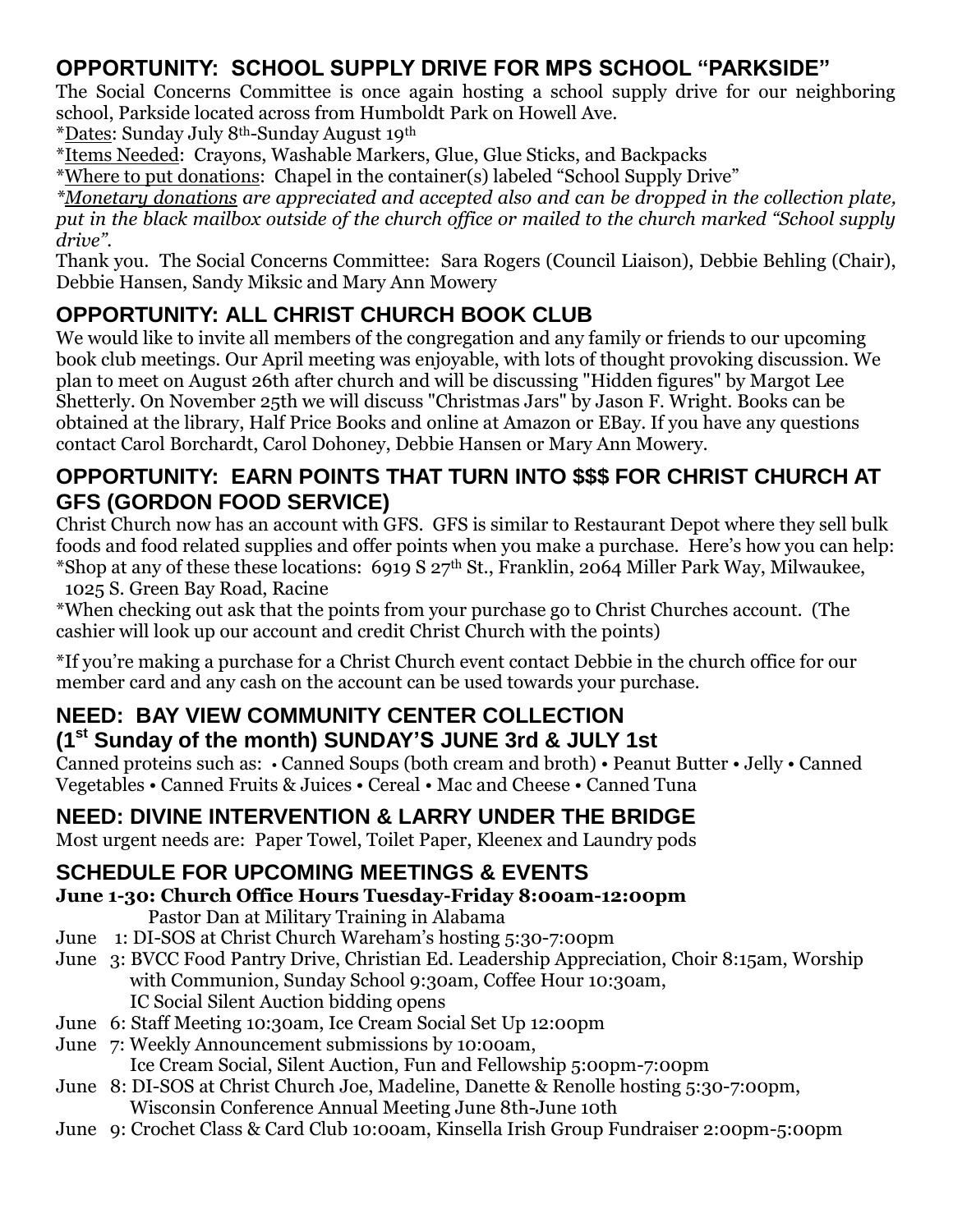- June 10: (ASLC)Arts, Science & Literacy Camp Mission Sunday & Church School Picnic 9:30am *(Last day the Sunday School gathers until Rally Sunday-Nursery for children ages 0-6 available for the summer*), Children's Camp Mission Bake Sale & Coffee Hour 10:30am
- June 11: Property Committee Meeting 7:00pm
- June 13: Quilters 10:00am
- June 14: Weekly announcement submissions by 10:00am
- June 15: DI-SOS at Christ Church Boyle's hosting 5:30-7:00pm
- June 17: *Happy Father's Day!* No Chapel Communion, Worship & Nursery Ages 0-6 9:30am, Coffee Hour 10:30am
- June 20:"Fermenting The Faith" Bible Study Humboldt Park 6:30pm-8:00pm
- June 21:Weekly announcement submissions by 10:00am
- June 22: DI-SOS at Christ Church Miksic's hosting 5:30-7:00pm, FFF Brewer game outing 7:10pm
- June 24: Spiritual Gifts Discovery Sunday! Worship & Nursery ages 0-6 9:30am, Coffee Hour 10:30am
- June 26: Breakfast Club 8:30am (fellowship hall)
- June 27: Quilters 10:00am
- June 28: Weekly announcement submissions by 10:00am
- June 29: DI-SOS at Christ Church Wick's hosting 5:30-7:00pm
- June 30: Pastor Dan returns

#### **July -1-July 31: Church Office Hours Wednesday-Friday 8:0am-1:00pm**

- July 1: Welcome Back Pastor Dan! Worship with Communion, Nursery ages 0-6 9:30am, Coffee Hour 10:30am
- July 4: Happy Independence Day!
- July 8: School Supply Drive for MPS Parkside School kick's off, Worship & Confirmation 9:30am, Coffee Hour 10:30am, Confirmation Class 11:00am
- July 11: Quilters 10:00am, Staff Meeting 10:30am, Endowment Meeting 7:00pm
- July 12: Weekly Announcement Submissions by 10:00am, Social Concerns Meeting 6:00pm
- July 14: ?Card Club TBD
- July 15: **New**-Chapel Communion following worship, Worship & Confirmation 9:30am, Coffee Hour 10:30am
- July 18: Quilters 10:00am
- July 20: August Chronicles Deadline 10:00am
- July 22: Worship & Confirmation 9:30am, Coffee Hour 10:30am, Confirmation Class 11:00am
- July 25: Fermenting the Faith Bible Study 6:30pm at Humboldt Park
- July 26: Weekly Announcement Submissions by 10:00am
- July 29: Worship & Confirmation 9:30am, Coffee Hour 10:30am, Confirmation Class 11:00am

#### **PROPERTY COMMITTEE WILL NOT MEET IN JULY. MEETINGS WILL RESUME IN AUGUST**

## **CROCHET CLASS**

Saturday June 9th at 10:00am in the music room. No Crochet class in July or August.

## **QUILTERS**

The Quilters will gather June 13th, 20th, July 11th and 25th in the music room. Please join us. For information contact Maggie Jorgenson, Carol Borchardt or Gloria Konkel.

## **CHOIR SABATICAL AFTER JUNE 3RD UNTIL AUGUST**

**Sunday Rehearsal and Service 6/3** 8:15-9:15

# **PRAISE TEAM ON SABATICAL UNTIL AUGUST**

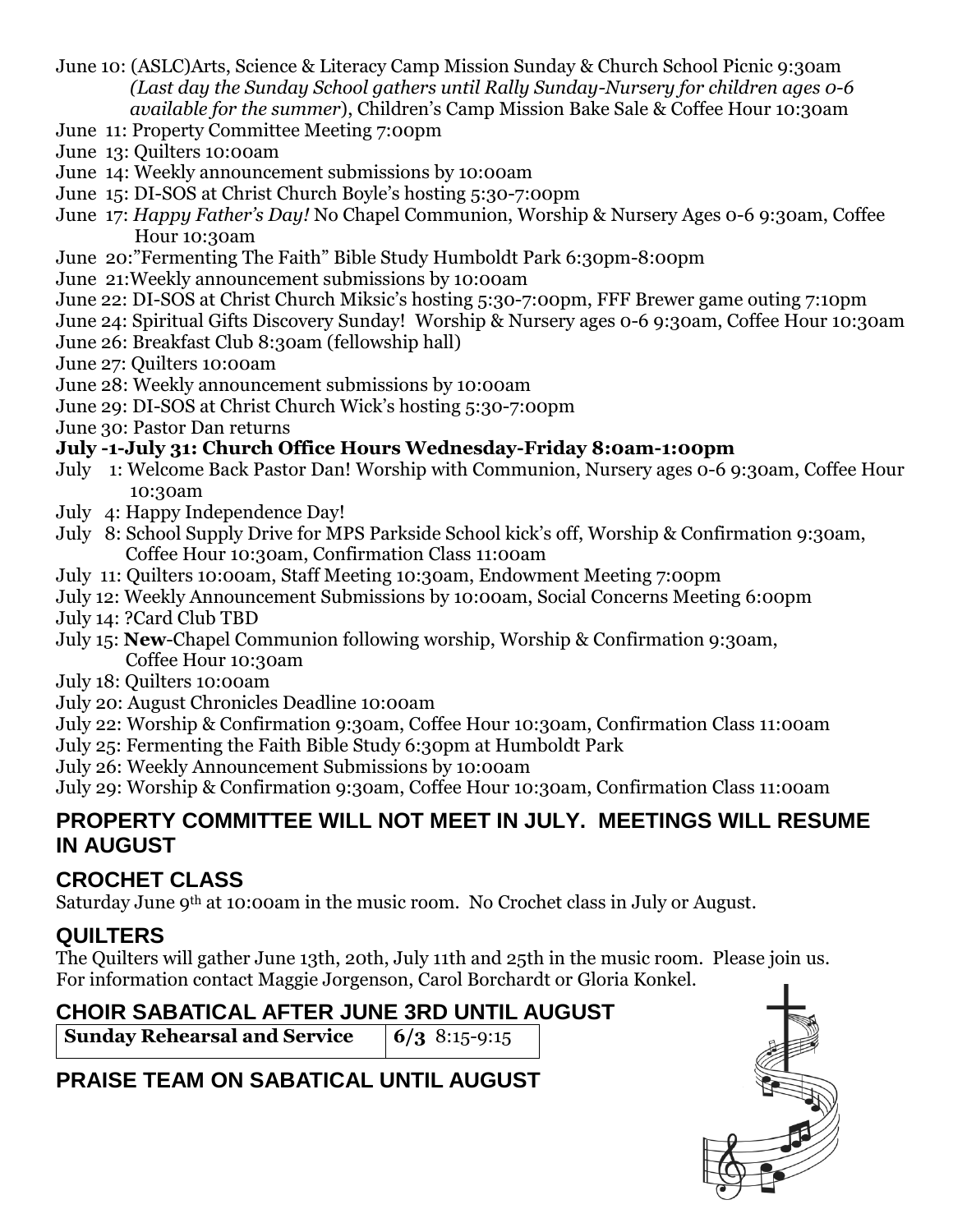## **LENOX STREET PARKING SCHEDULE**

| 6/3<br>Bill & Carol<br>Borchardt | 6/10<br>Don<br>Antoniewicz | 6/17<br>Tom & Carol<br>Dohoney | 6/24<br>Dave & Nancy<br>Wareham |               |
|----------------------------------|----------------------------|--------------------------------|---------------------------------|---------------|
| 7/1                              | 7/8                        | 7/15                           | 7/22                            | 7/29          |
| Don                              | Tom & Carol                | Dave & Nancy                   | <b>Bill &amp;Carol</b>          | Jim & Randene |
| Antoniewicz                      | Dohoney                    | Wareham                        | Borchardt                       | Wick          |

#### **GREETER SCHEDULE**

| Oklahoma<br><b>Avenue</b>     | 6/3<br>Fritz & Maggie<br>Jorgenson | 6/10<br>Todd & Debbie<br>Hansen | 6/17<br><b>Judy Borkowicz</b>                         | 6/24<br>Larry & Judy<br>Savage                |
|-------------------------------|------------------------------------|---------------------------------|-------------------------------------------------------|-----------------------------------------------|
| 7/1<br>The Vail<br>Family     | 7/8<br>Judy Borkowicz              | 7/15<br>Larry & Judy<br>Savage  | 7/22<br>Doris<br>Piacentine &<br><b>Joyce Neumann</b> | 7/29<br>Dean & Mary Ann<br>Mowery             |
| Lenox<br><b>Street</b>        | 6/3<br>Paul & Doris<br>Mayeshiba   | 6/10<br>Joyce Zieman            | 6/17<br>The Tremarello<br>Family                      | 6/24<br>Dick & Joan Gaeth                     |
| 7/1<br>Dean & Pam<br>Kothrade | 7/8<br>The Berger<br>Family        | 7/15<br>The Pfeifer<br>Family   | 7/22<br>Marion<br>Schoenfeld                          | 7/29<br>Glenn Budzien<br><b>Betty Budzien</b> |

#### **USHER SCHEDULE**

| 6/3                   | 6/10               | 6/17                   | 6/24             |                      |
|-----------------------|--------------------|------------------------|------------------|----------------------|
| <b>Bill Borchardt</b> | Ben Clark          | Ben Clark              | Mary Ann Mowery  |                      |
| Tom Dohoney           | Julene Flanagan    | Chelsea Clark          | Judy Savage      |                      |
| Carol Dohoney         | Katelyn O'Brien    | David Porn             | Chuck Terlinden  |                      |
| Debbie Hansen         | <b>Fred Passow</b> | Mike Thomae            | Mike Thomae      |                      |
| 7/1                   | 7/8                | 7/15                   | 7/22             | 7/29                 |
| Joan Amich            | Julene Flanagan    | <b>Mary Ann Mowery</b> | <b>Ben Clark</b> | <b>Tom Dohoney</b>   |
| <b>Brad Boyle</b>     | Bob Polachowski    | <b>Fred Passow</b>     | Chelsea Clark    | <b>Carol Dohoney</b> |
| Cheri Boyle           | Chuck Terlinden    | Danette Volz           | Debbie Hansen    | Dick Gaeth           |
| <b>Judy Savage</b>    | David Wareham      | Renolle Volz           | David Porn       | Mike Thomae          |

## **LITURGIST SCHEDULE**

| 6/3                         | 6/10 | 6/17                           | 6/24      |                       |
|-----------------------------|------|--------------------------------|-----------|-----------------------|
| Dick Gaeth                  |      | Dean Kothrade   Howard Fritsch | Bill      |                       |
|                             |      |                                | Borchardt |                       |
| 7/1                         | 7/8  | 7/15                           | 7/22      | 7/29                  |
| Randene Wick   Jill Unglaub |      | Dick Gaeth                     | Bill      | <b>Howard Fritsch</b> |
|                             |      |                                | Borchardt |                       |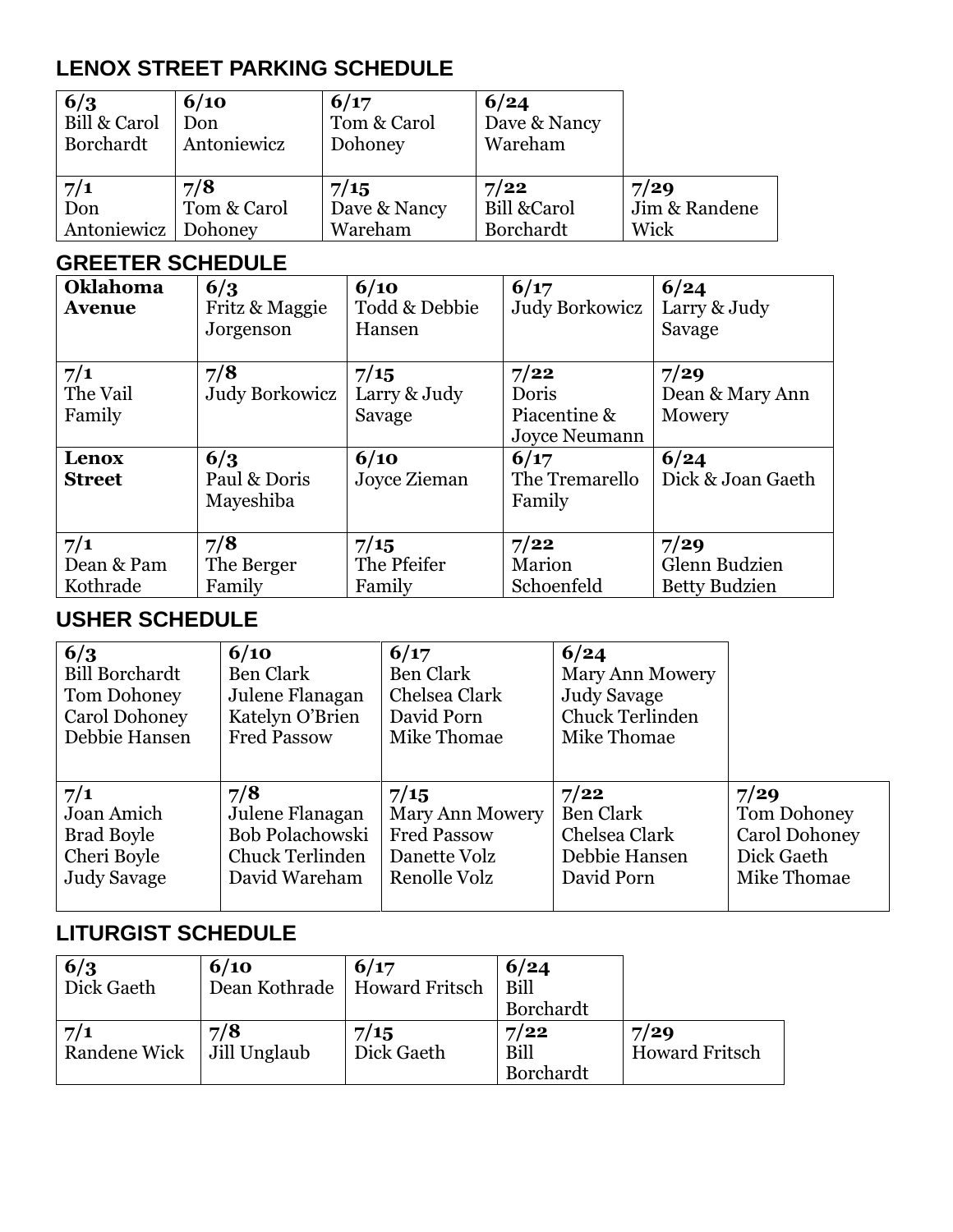#### **JUNE & JULY WEEKLY SCRIPTURES**

| 6/3  | $1$ Sam $3:1-10(11-20)$                                                         | Psalm 139:1-6, 13-18<br>or Deut. 5:12-15 or<br>Psalm 81:1-10 | 2 Corinthians 4:5-12                                          | Mark 2:23-3:6          |
|------|---------------------------------------------------------------------------------|--------------------------------------------------------------|---------------------------------------------------------------|------------------------|
| 6/10 | 1 Samuel 8:4-11,<br>$(12-15)$ , 16-20<br>$(11:14-15)$                           | Psalm 138 or<br>Genesis 3:8-15,<br>Psalm 130                 | 2 Corinthians 4:13-5:1                                        | Mark 3:20-35           |
| 6/17 | 1 Samuel 15:34-16:13,<br>Psalm 20                                               | Ezekiel 17:22-24,<br>Psalm 92:1-4,12-15                      | 2 Corinthians 5:6-10,<br>$(11-13)$ , 14-17 or<br>2 Cor 5:6-17 | Mark 4:26-34           |
| 6/24 | 1 Samuel 17: (1a, 4-11,<br>19-23), 32-49 or<br>1 Samuel 17:57-18:5,<br>18:10-16 | Psalm 133 Psalm 9:9-<br>20, Job 38:1-11                      | Psalm 107:1-3,23-32,<br>2 Corinthians 6:1-13                  | Mark 4:35-41           |
| 7/1  | 2 Samuel 1:1, 17-27                                                             | Psalm 130 or Psalm 30                                        | 2 Corinthians 8:7-15                                          | Mark 5:21-43           |
| 7/8  | 2 Samuel 5:1-5, 9-10<br>Psalm 48                                                | Ezekiel 2:1-5,<br>Psalm 123                                  | $2$ Corinthians 12:2-10                                       | Mark 6:1-13            |
| 7/15 | 2 Samuel 6:1-5,<br>12b-19, Psalm 24 or<br>Amos 7:7-15                           | Psalm 85:8-13                                                | Ephesians 1:3-14                                              | Mark 6: 14-29          |
| 7/22 | 2 Samuel 7:1-14a,<br>Psalm 89:20-37 or<br>Jeremiah 23:1-6                       | Psalm 23                                                     | Ephesians 2:11-22                                             | Mark 6:30-34,<br>53-56 |
| 7/29 | 2 Samuel 11:1-15,<br>or Psalm 14                                                | 2 Kings 4:42-44,<br>or Psalm 145:10-18                       | Ephesians 3:14-21                                             | John 6: 1-21           |

#### **THANKS:**

~We accept with thanks and gratitude donations to the roof fund in honor of Betty Budzien's Birthday and Bill & Carol Borchardt's 50th Anniversary from Gloria Konkel.

~With appreciation we accept a memorial for Dan Crasses parents Clyde & Lucille Crass, from Bill & Carol Borchardt and Judy Borkowicz for the Roof Fund.

~Thank you to everyone who helped with the Marion Consort concert! The food for the reception was delicious and your financial contributions were very much appreciated. The concert was just beautiful, as usual. Thank you Molly Pufall-Brown for bringing these talented musicians to Christ Church! Pam & Dean Kothrade

~With appreciation and gratitude we accept a donation for May 27th Sundays Coffee Hour in honor of Pam Kothrade's May 28th Birthday. Happy Birthday Pam!

**~**With appreciation and gratitude we thank Sue and Ken Klockow for the beautiful Pentecost display in the Art Gallery and the Worship Committee for decorating for the season with the colorful Sanctuary banners.

**~**With appreciation and gratitude we accept the donation of a large computer monitor from Dan & Ellen Crass for the church office administrator.

~A Thank you was received from the Bay View Community Center for the 20 bags and 1 box of food donation received from Christ Church. "Your donation shows the kind of commitment, faith and support that strengthens the fabric of this community." Sincerely, Linda Nieft/President, CEO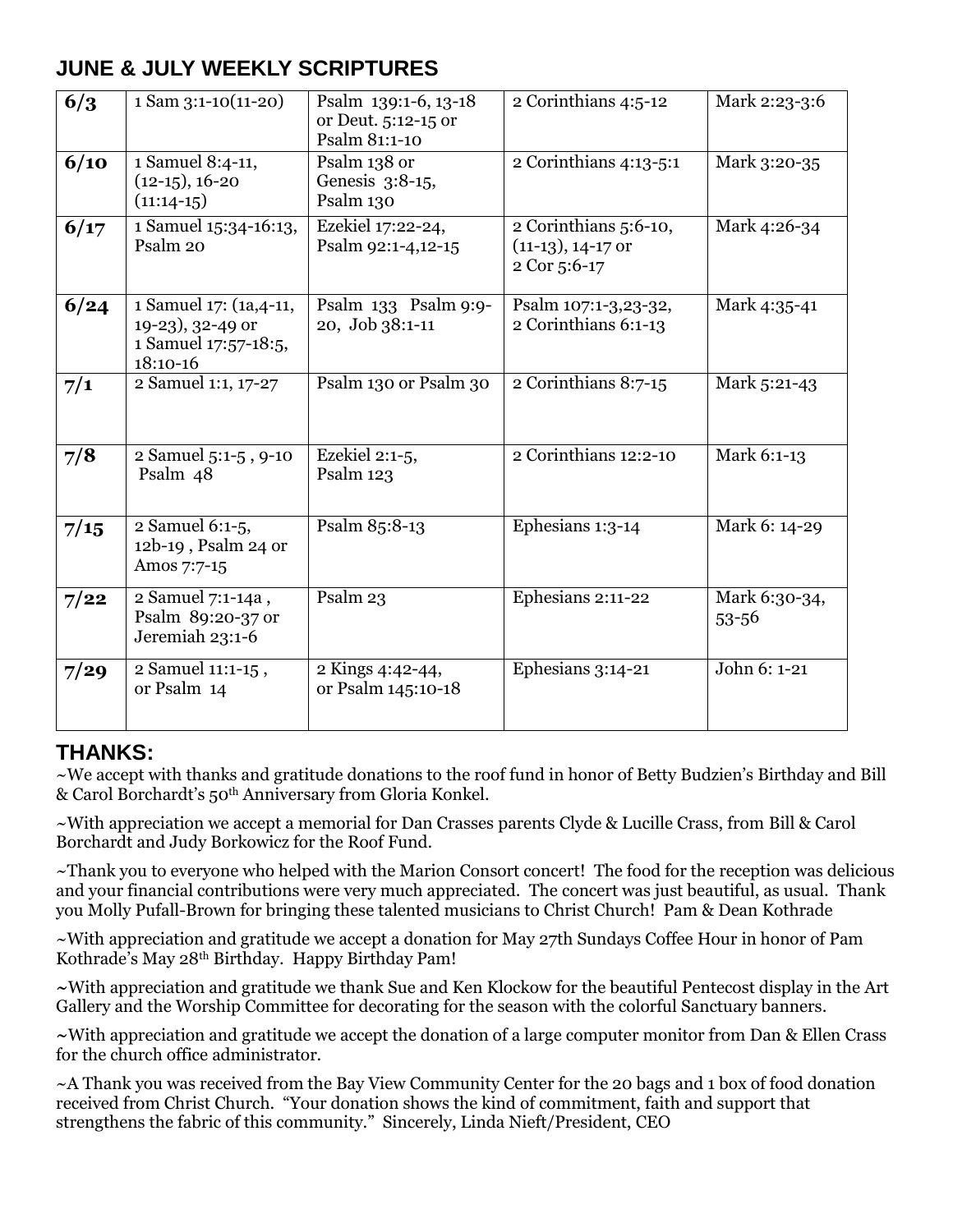

**JULY 2**

**JULY 18**

#### **BIRTHDAYS**

Happy birthday to all these wonderful folks!

| $\mathbf{F}$          |                      | JULI Z                | JULI IU              |
|-----------------------|----------------------|-----------------------|----------------------|
|                       |                      | Fritz Jorgenson       | Gerald Goebel        |
| <b>JUNE 2</b>         |                      | Lori Pisarek          | Mick Mantie          |
| Samantha Blackwood    | June 13              | <b>Gary Wegner</b>    | <b>JULY 19</b>       |
| Jade Tremarello       | Mary Spidell         | <b>JULY 3</b>         | Susan Belongia       |
| Danette Volz          | June 14              | Ernestine Faja        | Karen Engstrom       |
| <b>JUNE 4</b>         | <b>Haley Broberg</b> | <b>Lynn Slattery</b>  | Robert Polachowski   |
| <b>Gerald Freitag</b> | Pastor Dan Stark     | <b>JULY 4</b>         | <b>JULY 20</b>       |
| <b>Bruce Krogstad</b> | June 15              | <b>Allison Thomae</b> | Amber Urbaniak       |
| <b>JUNE 5</b>         | Brynn Johnson        | <u>JULY 5</u>         | <b>JULY 21</b>       |
| Jean Goedel           | June 17              | Rachelle Volz         | <b>Bonnie Schulz</b> |
| <b>Susan Pfeifer</b>  | Robert Kroening      | <b>JULY 6</b>         | <b>JULY 22</b>       |
| <b>JUNE 6</b>         | Benjamin Scheske     | William Scheske       | Renolle Volz         |
| Juleen Flanagan       | <b>JUNE 22</b>       | <b>JULY 11</b>        | <b>JULY 23</b>       |
| <b>JUNE 8</b>         | Katelyn O'Brien      | Patrick Koszuta       | Geri Luther          |
| <b>Joan Billstrom</b> | <b>JUNE 25</b>       | Debbie Zasada         | <b>JULY 25</b>       |
| <b>JUNE 9</b>         | Michael Spidell      | <b>JULY 13</b>        | <b>Austin Ast</b>    |
| Joshua Zieman         | <b>JUNE 27</b>       | Diane Bingheim        | <b>JULY 27</b>       |
| June 11               | Don Antoniewicz      | Aidan Vail            | Carol Borchardt      |
| Sandy Miksic          | <b>JUNE 28</b>       | <b>JULY 15</b>        | <b>JULY 30</b>       |
| Jerome Zasada         | Ola Zyskiewicz       | Jessica Lang          | Eunice Kopke         |
| June 12               | <b>JUNE 29</b>       | <b>JULY 17</b>        | <b>JULY 31</b>       |
| <b>Ruth Boretsky</b>  | Lauralei Schmidling  | Tom Miksic            | Maggie Jorgenson     |
|                       |                      |                       |                      |

#### **REGRETS-DIVA/DIVO**

Dear Christ Church Parishioners,

I am writing to let you know that a decision has been made, sadly, to close the Diva side of Diva/Divo. There are a couple of reasons for this. One being Case managers are no longer referring women to our organization. Another huge reason is our clothing source, Boston Store, is closing. At the same time, Divo is going strong; we have plenty of men who continue to need our services. I will be stepping back and Jerald Westmoreland will continue to manage Divo.

I want to thank all of you for believing in this program and making it possible to have served thousands of women over the years. We did that together.

Michele Billingsley

Director, *DIVA: A Women's Clothes Closet /DIVO: Clothes For Men*  [http://divadivo.org](http://divadivo.org/)

## **OPPORTUNITY: ONLINE GIVING**

Online giving is now a possibility! If you're in the pew and you'd like to give something other than



cash or a check, you are encouraged to use your phone to visit

[www.christchurchbayview.org](http://www.christchurchbayview.org/) and tap the [donate](https://www.paypal.com/cgi-bin/webscr?cmd=_s-xclick&hosted_button_id=D7W2VTZZBHZNU) button at the bottom. You can pay with an existing PayPal account or with any credit card. It's easy and it saves your information for the next time you visit! Wondering what one of these weird scanny codes in the bulletin is? Give them a scan with a QR reader app on your phone and it will bring up the donation page! Want more information about online giving? See

[Pastor Dan](mailto:dan_stark@att.net) or contact the church office at 414-481-3530. **Please only donate with a credit card using a Pay Pal account so the church doesn't incur costly fees**.